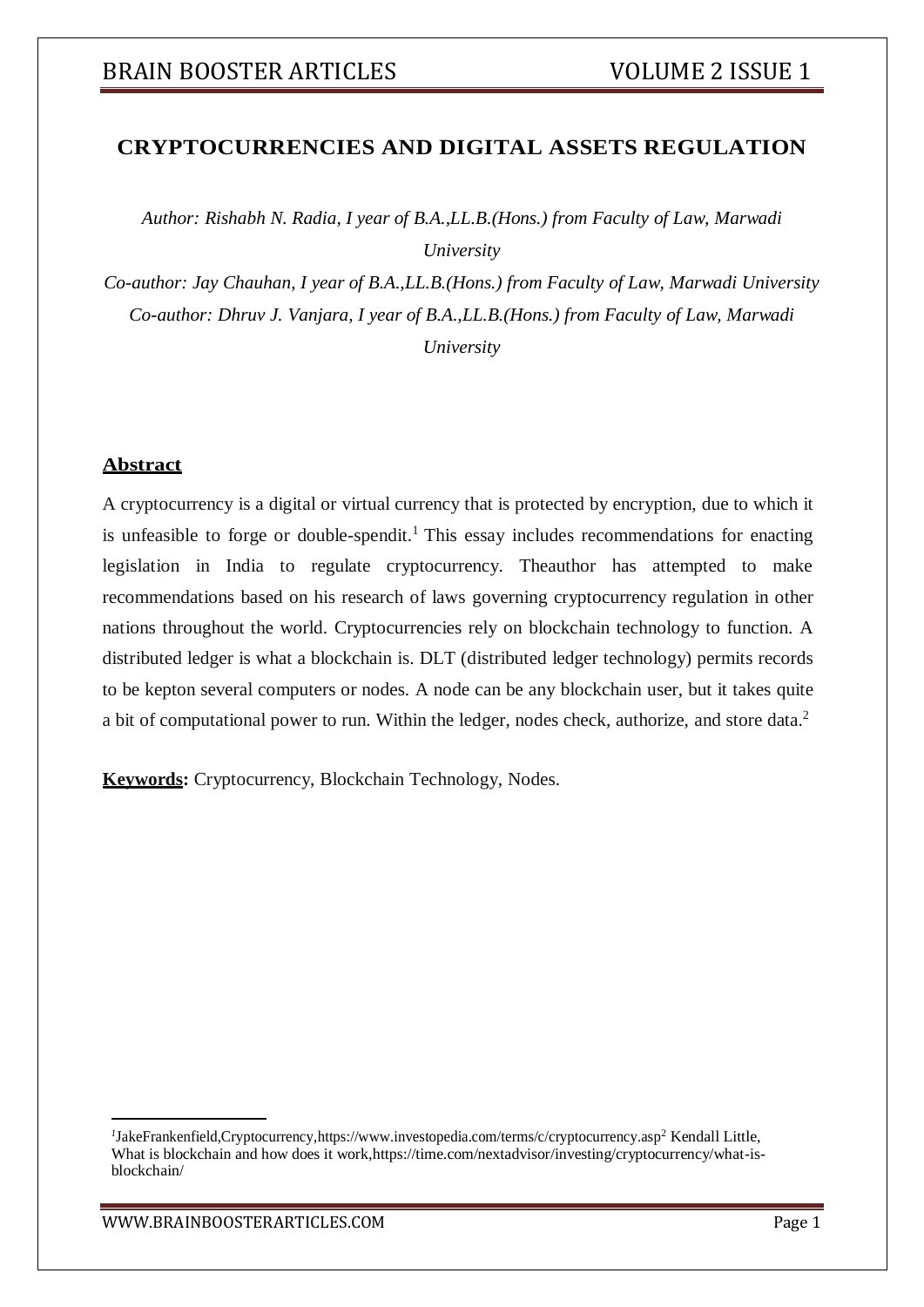### **What is cryptocurrency?**

Before discussing the need for regulation and/ or prohibition of cryptocurrency or virtual currencies (VCs), it is important to understand the constitution of VCs.

In the past, currencies were recommended as a way to modernize the barter system. Because they are not backed by a currency or a commodity, we call the currencies we use every day "fiat" currencies. The currency we use is a promissory note issued by the government that promises to pay the bearer the amount mentioned on the currency.

Virtual Currencies are essentially a group of binary data that is encrypted and stored to secure transaction records. Virtual Currency is not a fiat currency and is not guaranteed by the government. Virtual Currencies are built on the notion of decentralized control, and their approval is not governed by single authority. Physically, VCs do not exist. They are dispersed across a huge computer network. Unlike traditional currencies, Virtual Currencies have a finite supply. The value of a coin is specified in every ASCII computer file. For example, there's only 21 millionBitcoins<sup>3</sup> available. As a result, as the demand for Virtual Currencies grows, so does its value. It operates on the demand and supply principle.

Virtual Currencies also have the benefit of removing third-party merchants such as Visa or Master Card, which eliminates the need for an end user to pay commission, lowering transaction costs.

They are also unavoidable. As a result, once a transaction is completed, it cannot be altered. The VCs are kept in a virtual wallet that only a private key can access. It's like an impenetrable vault that can only be launched with the keys provided. If you lose the key, you lose access to the vault's contents.

However, one of the most visible benefits of Virtual Currencies is that they can be "mined" by a computer, which involves a process of solving arithmetic problems or algorithms that are being used to verify transaction blocks to be added to the blockchain. As previously stated, VCs are protected by blockchain, which is a huge amount of transactions. A computer can be used to authentic at these transactions and receive a cryptocurrency as are ward.

<sup>3</sup>FAQ–Bitcoin,LastVisited1<sup>st</sup>March,2022https://bitcoin.org/en/faq#how-are-bitcoins-created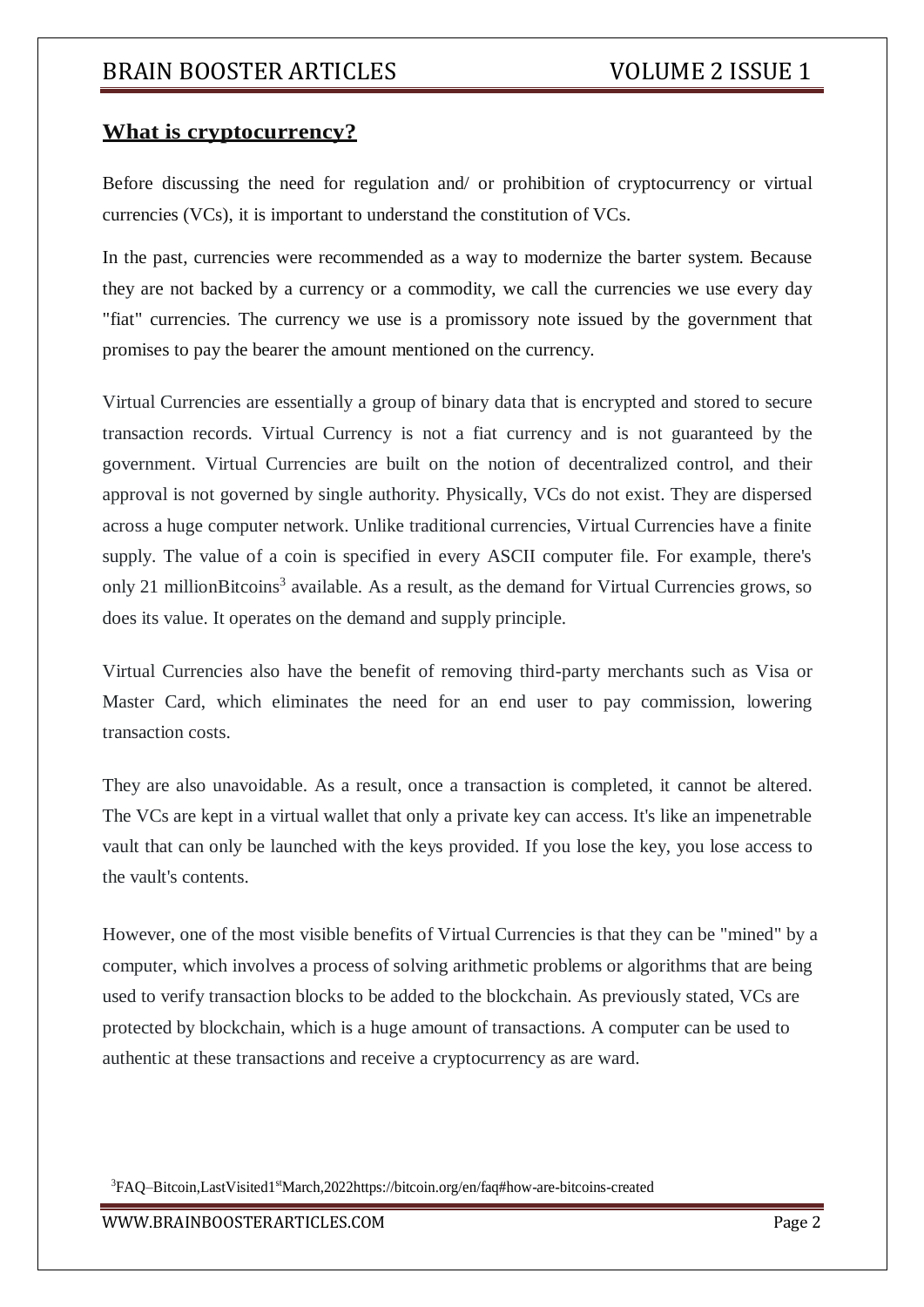# **The need for regulation**

If VCs have so many benefits, then why are the Governments sceptical of considering them as legal tender?

In a nutshell, the answer is privacy. VCs are built on highly secure blockchain technology. A wallet is associated with a private key instead of a specific person. As a result, governments have a difficult time tracing the roots of a transaction. Because Virtual currencies use pseudonyms to conduct transactions, they have the potential to be used for illegal purposes.

Another concern is that because Virtual currencies are not backed by the government or any commodity, their values can fall if the promoter of the VCs ceases trading activity. The most recent example is the Squid Game Crypto Scam, in which the promoters are estimated to havederauded an estimated \$3.38 million by attracting buyers and then ceasing trading, leaving the buyers with tokens with no financial value. $4$ 

## **Chequered History of VCs in India**

In India, the Reserve Bank of India ("RBI") has expressed concerns about VCs and the lack of safeguards over the years. What appears to be the RBI's apprehension and reluctance manifested itself in a circular<sup>5</sup> issued by the Reserve Bank on April 6, 2018 ("2018 Circular") banning all entities regulated by the RBI from rendering services in connection with Virtual currencies, including maintaining accounts, registering, trading, settling, clearing, lending against virtual tokens, accepting them as collateral, opening accounts of exchanges having dealt with them,

<sup>4</sup>BBCNews,SquidGamesCryptotokencollapsesinapparentscam,Publishedon2ndNovember,2021,Lastvisited 2 ndMarch,2022.http://www.bbc.com/news/business-59129466 5RBICircularDBR.No.BP.BC.104/08.13.102/2017-18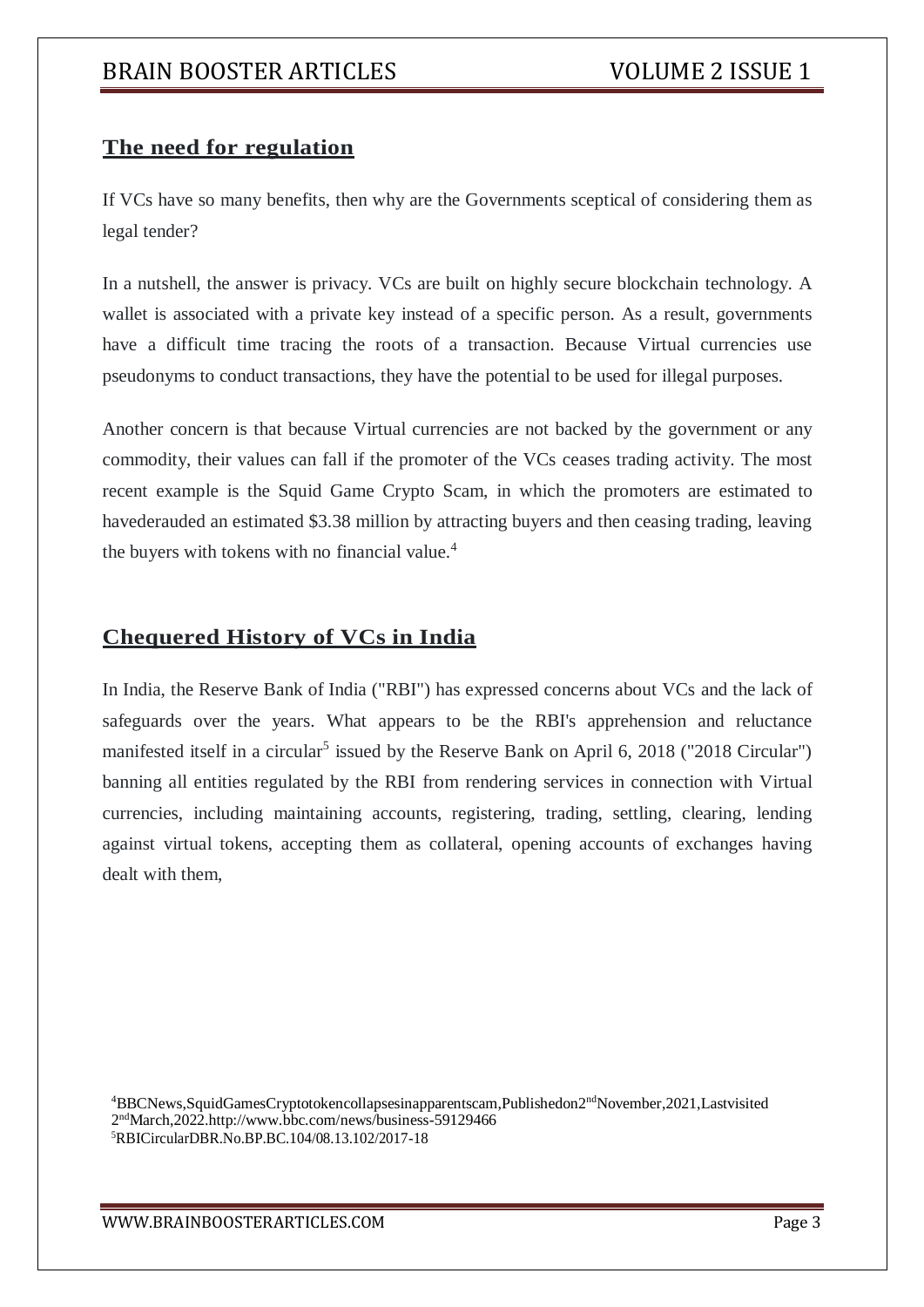and transferring/receiving money in accounts. This circular was later overturned by the Supreme Court in the case of Internet and Mobile Association of India v. Reserve Bank of IndiainMarch2020.<sup>6</sup>

It was held by the Supreme Court in the afore mentioned case that 'The position as on date is that VCs are not banned, but the trading in VCs and the functioning of VC exchanges are sent to comatose by the impugned Circular by disconnecting their lifeline namely, the interface with the regular banking sector. What is worse is that this has been done (i) despite RBI not finding anything wrong about the way in which these exchanges function and (ii) despite the fact that VCs are not banned'.

Following the Supreme Court's decision, the RBI issued a follow-up circular on May 31, 2021<sup>7</sup> , stating that the 2018 Circular was no longer valid in light of the Supreme Court's decision and instructing entities regulated by it not to rely on it.

It is also relevant to note that the SC Garg Committee ("**Committee**") in 2019, led the charge to ban VCs, the Committee put forth its concerns regarding the ballooning of VCs in its report<sup>8</sup> and stated that nearly all VCs are issued abroad with huge numbers of people in India investing in them. The report stated that, "All these cryptocurrencies have been created by nonsovereigns and are in this sense entirely private enterprises and there is noun derlying intrinsic value of these private crypto currencies due to which they lack all theat tributes of a currency."

According to the Report of the committee, VCs will not be able to function as a currency because they lack the essential characteristics of currency; it also advised the government to keep an open mind when it comes to an authorized digital currency. Both the Committee and the RBI believe that VCs pose a risk of being used for money laundering and have long been referred as volatile and risky investments by the RBI.

### **Countries where Cryptocurrencies are legal**

- <sup>7</sup>RBICircularDOR.AML.REC18/14.01.001/2021-22
- 8ReportoftheCommitteetoproposespecificactionstobetakeninrelationtoVirtualCurrenciesFebruary28, 2019

WWW.BRAINBOOSTERARTICLES.COM Page 4

<sup>6</sup>WP No.528of 2018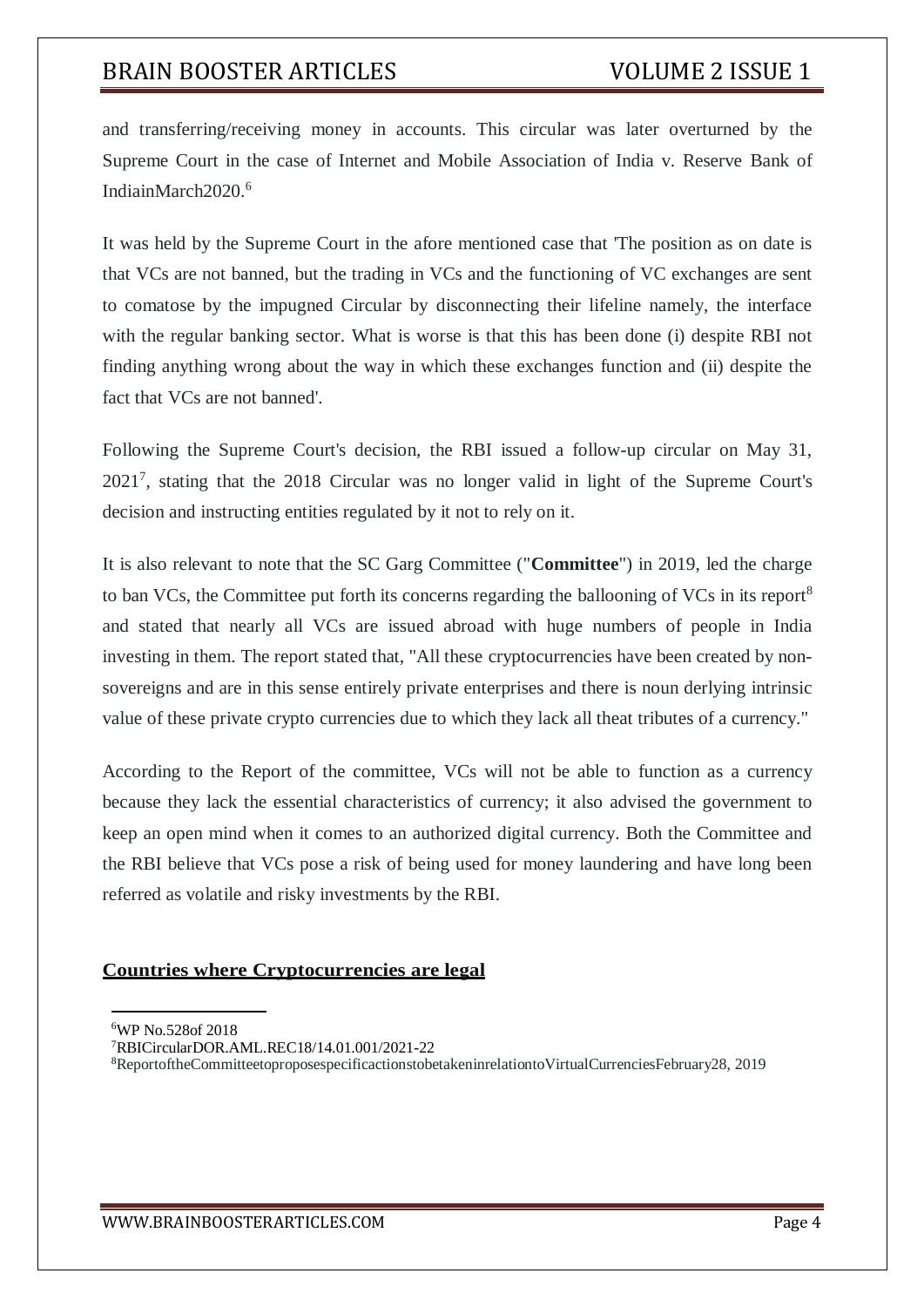The Library of Congress (LOC) evaluates countries' positions on Cryptocurrency on a regular basis. It listed 103 countries whose authorities asked their financial regulatory authorities to draught legislation and priorities for financial firms addressing cryptocurrencies and their usage in anti-money laundering and counter-terrorist financing in November 2021.

The LOC also identified many countries that allow cryptocurrencies to be used. Here area few of them.

#### **The United States**

Since 2013, the Financial Crimes Enforcement Network (FinCEN) of the United States Department of Treasury has issued Bitcoin recommendations. Bitcoin is described by the Treasury as a transferable currency having a real-world equivalent or one that may be used as a substitute for proper money.<sup>9</sup>

A money services business is defined as any entity that manages or exchanges Bitcoin, such as crypto exchange and payment processors (MSB). As a result, an MSB is subject to the Bank Secrecy Act and must register with the United States Treasury and file reports on transactions over \$10,000, including bitcoin purchases.<sup>10</sup>

FinCEN is also working on rules for financial as well as non-financial entities to set national priorities for bitcoin tracking and reporting. This legislation will force these organizations to disclose certain transactions and suspicious behaviour, such as banks and virtual currencies. They will be able to examine suspected financial fraud and unlawful activity using crypto currency thanks to this reporting.<sup>11</sup>

#### **The European Union**

Digital currencies are classified as crypto-assets by the European Union.

<sup>9</sup>FinancialCrimesEnforcementNetwork."ApplicationofFinCEN'sRegulationstoPersonsAdministering,Exchanging, orUsingVirtualCurrencies,"Page1.AccessedMar04,2022.

<sup>&</sup>lt;sup>10</sup> Financial CrimesEnforcementNetwork. "Application

ofFinCEN'sRegulationstoPersonsAdministering,Exchanging,orUsingVirtualCurrencies,"Pages1-

<sup>2.</sup>AccessedMar04,2022.

<sup>11</sup>FinancialCrimesEnforcementNetwork."Anti-

MoneyLaunderingandCounteringtheFinancingofTerrorismNationalPriorities."AccessedMar05,2022.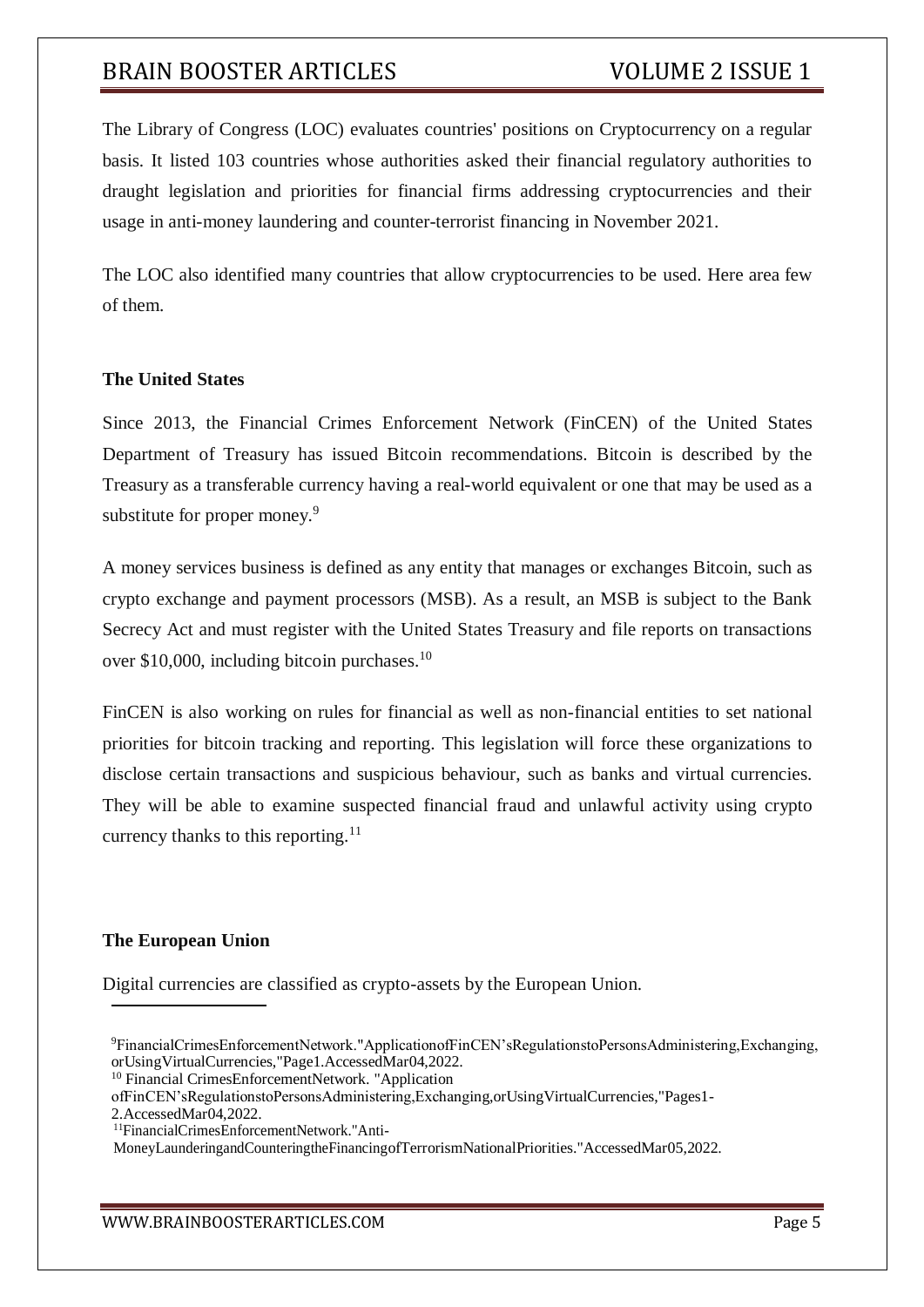Although it is not illegal to use Bitcoin in the EU, the European Banking Authority, the union's currency regulator, has warned that crypto-asset activities are beyond itscontrol and continues to caution the public and businesses about the dangers ofbitcoin.<sup>12</sup>

In 2020, The European Commission concluded a proposition for regulation to control cryptoresources, which numerous organizations have supported inside the association. This regulation is expected to hold monetary administrative systems back from dividing and level the monetary battle ground across the EU. The commission likewise needs to guarantee people in general approaches and cansecurelyutilize cryptographic money.<sup>13</sup>

#### **Canada**

Canada keeps a for the most part bitcoin-accommodating position like its southern neighbour, the U.S. Bitcoin is considered to be an item by the Canada Revenue Agency (CRA) for annual expense purposes. This implies any pay from anexchange utilizing Bitcoin is seen as business pay or a capital addition and should be accounted for all thingsconsidered.<sup>14</sup>

Canada considers digital currency trades to be cash administration organizations. This brings them under the domain of the Proceeds of Crime (Money Laundering) and Terrorist Financing Act (Canada's variant of AML/CFT regulations).Subsequently, digital money trades need to enrol with the Financial Transactions and Reports Analysis Centre of Canada (FINTRAC), report any dubious exchanges, submit to the consistence designs, and even keep specific records.<sup>15</sup>

#### **Australia**

Like Canada, the Australian Taxation Office considers Bitcoin a monetary

<sup>12</sup>EuropeanBankingAuthority."EBAReportsonCrypto-Assets."AccessedMar05,2022.

<sup>13</sup>EuropeanCommission."ProposalforaRegulationoftheEuropeanParliamentandoftheCouncilonMarketsinCrypto -assets,andAmendingDirective(EU)2019/1937."AccessedMar05,2022.

<sup>14</sup>CanadaRevenueAgency."GuideforCryptocurrencyUsersandTaxProfessionals."AccessedMar05,2022.

<sup>15</sup>GovernmentofCanadaJusticeLawsWebsite."ProceedsofCrime(MoneyLaundering)andTerroristFinancingAct."Ac cessedMar05,2022.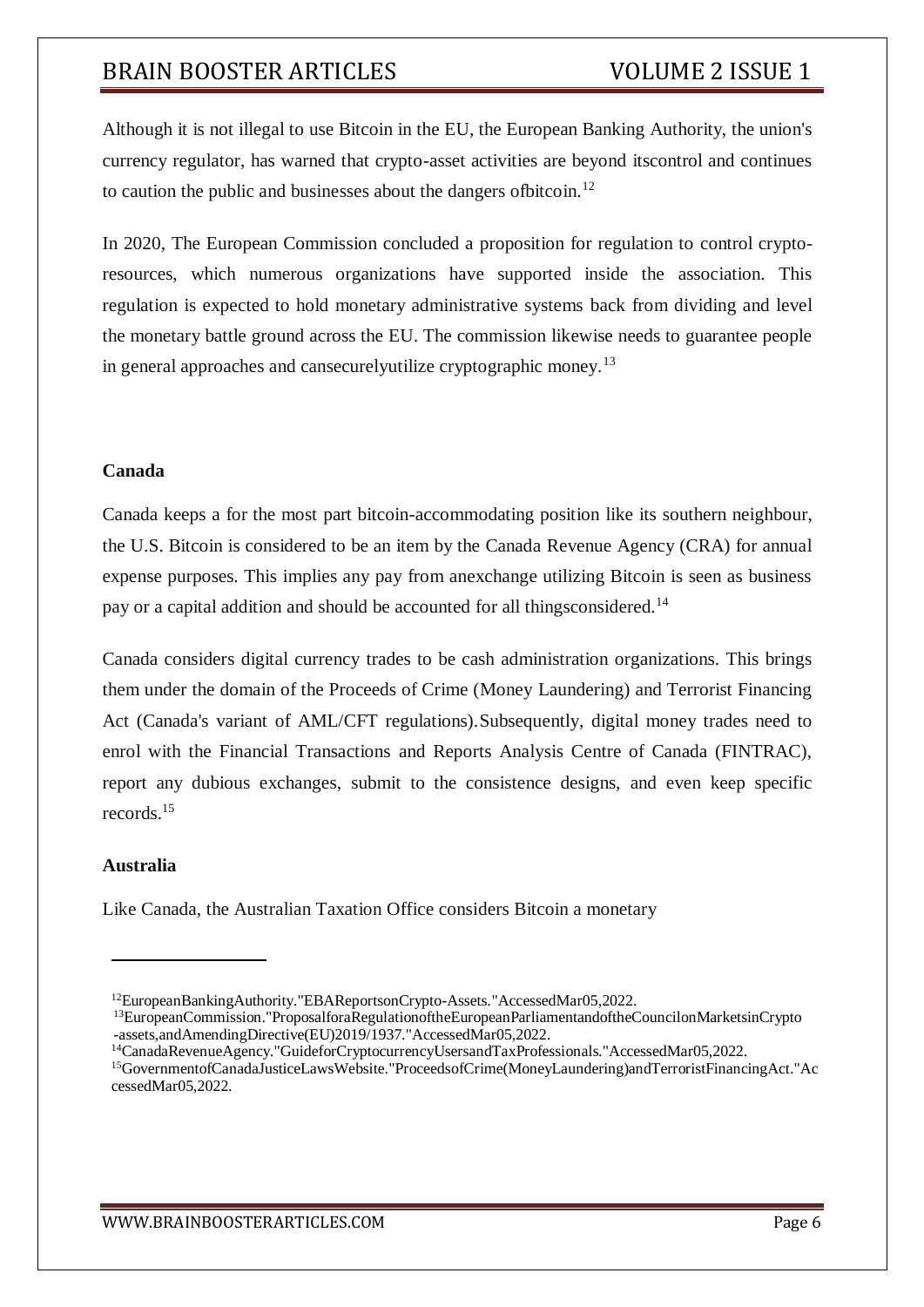resource with esteem that can be burdened when explicit occasions happen. In the event that you exchange, trade, offer, gift, convert it to government issued money, or use Bitcoin for buys, you trigger a capital increases charge. You're additionally expected to track any exchanges you make involving Bitcoin for charge purposes.<sup>16</sup>

#### **ElSalvador**

El Salvador is the main country on the planet that has announced bitcoin to be lawful delicate. In June 2021, the country's Congress endorsed President NayibBukele to officially embrace bitcoin as a type of instalment.<sup>[17][18]</sup>

### **The way forward**

The proposed Legislation may presumably serve to introduce a standard of uniformity of understanding and bring the gov't agencies involved on the same page, while also providing security and assisting in the regulation of otherwise unregulated markets and the prevention of their misuse.

On the surface, the Bill appears to be very restrictive in nature, as it seeks to prohibit all private crypto currencies, including mining and trading. The Bill also seeks to promote the 'official virtual currency' that will be issued by the Central Govt and the Reserve Bank of India. Furthermore, when compared to similar economic offences, the penalties prescribed by the Bill appeart obedis proportionately harsher. However, the Bill' yet to be made public, and as such, it may differ significantly from the provisions of the previous draught Abolishment of Cryptocurrency and Regulation of Official Digital Currency Bill, 2019.

The question now is whether prohibiting all private VCs and creating a single regulated' of ficial virtual currency' defeats the purpose of Virtual currencies in generalor is justified given the volatility and potential for abuse.

The fact still remains that, just like with any system, there is an inherent risk.

<sup>16</sup>AustralianTaxationOffice."TransactingWithCryptocurrency."AccessedMar05,2022.

<sup>17</sup>TheNewYorkTimes."ElSalvadorBecomesFirstNationtoMakeBitcoinLegalTender."AccessedMar06, 2022. 18TheNewYorkTimes."ElSalvadorBecomesFirstNationtoMakeBitcoinLegalTender."AccessedMar06,2022.